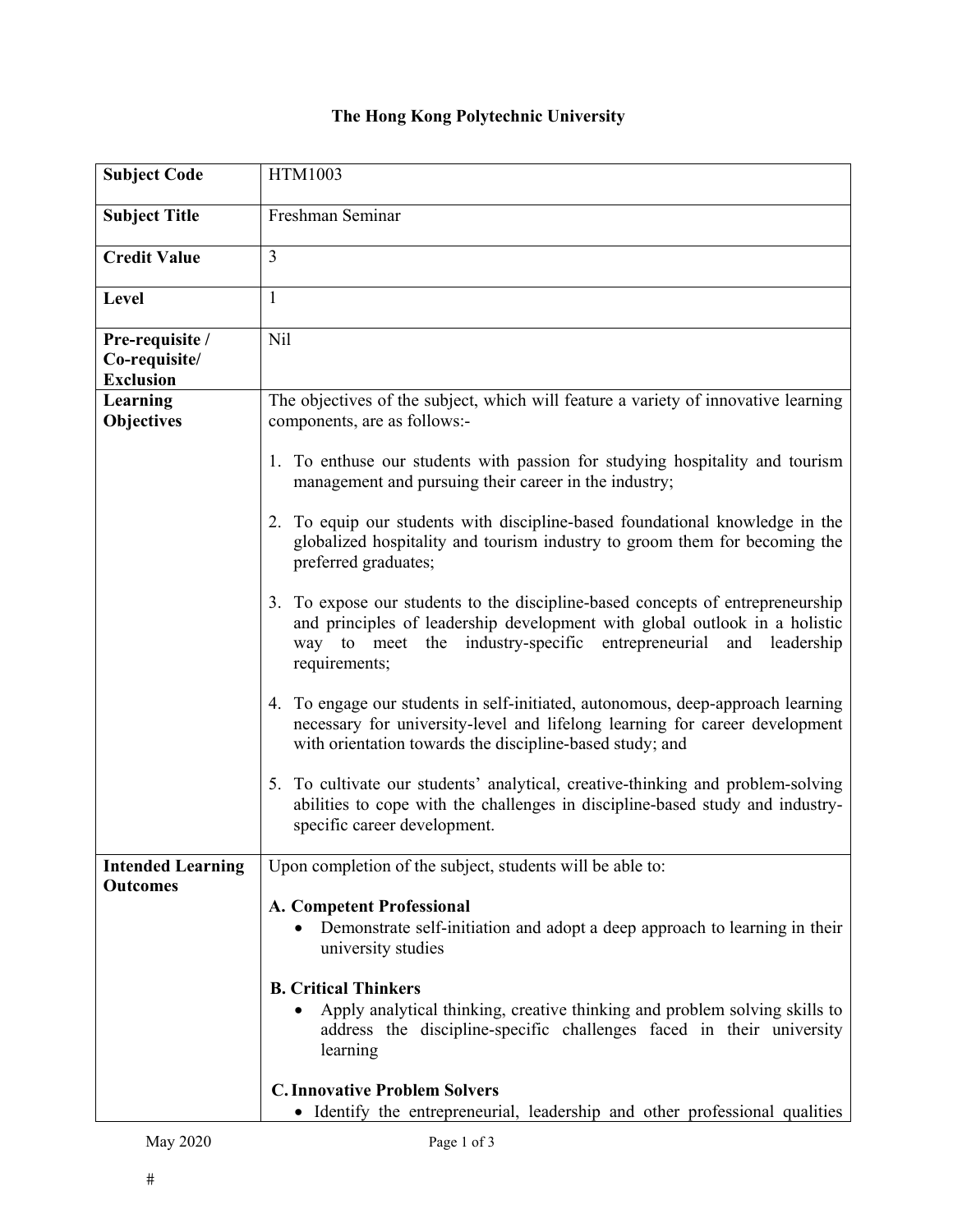|                          | required for industry leaders in the globalized hospitality and tourism<br>context                                                                                                                                                                                                                                                                                |
|--------------------------|-------------------------------------------------------------------------------------------------------------------------------------------------------------------------------------------------------------------------------------------------------------------------------------------------------------------------------------------------------------------|
|                          | <b>D. Effective Communicators</b>                                                                                                                                                                                                                                                                                                                                 |
|                          | • Professional development for becoming the industry leaders in the                                                                                                                                                                                                                                                                                               |
|                          | globalized hospitality and tourism field                                                                                                                                                                                                                                                                                                                          |
|                          | <b>E.</b> Lifelong Learners                                                                                                                                                                                                                                                                                                                                       |
|                          | • Lifelong learning for professional development in the discipline of<br>hospitality and tourism management                                                                                                                                                                                                                                                       |
|                          | F. Ethical Leader                                                                                                                                                                                                                                                                                                                                                 |
|                          | • Synthesize the concepts and principles of professional and leadership                                                                                                                                                                                                                                                                                           |
|                          | development to formulate development plans for becoming a successful<br>leader in the globalized hospitality and tourism industry                                                                                                                                                                                                                                 |
|                          | <b>G. Socially Responsible Global Citizen</b>                                                                                                                                                                                                                                                                                                                     |
|                          | • To understand more about where they will work and what their role will be<br>in the future, from a local, national and global perspective.                                                                                                                                                                                                                      |
| <b>Teaching/Learning</b> | <b>Lectures (2-hour per session)</b>                                                                                                                                                                                                                                                                                                                              |
| <b>Methodology</b>       | $\checkmark$ Lectures will focus on the concepts and practices of professional and<br>leadership development contextualized in the hospitality and tourism<br>industry.                                                                                                                                                                                           |
|                          | $\checkmark$ Industry leaders and/or academia will be invited to deliver lectures on topics<br>such as "Entrepreneurial Development in the Globalized Hospitality<br>Industry" and "Future Development in the Globalized Tourism Industry".                                                                                                                       |
|                          | <b>Seminars (1-hour per session)</b>                                                                                                                                                                                                                                                                                                                              |
|                          | $\checkmark$ Seminars will be student-centered and focus on discussing the industry-<br>specific challenges in relation to professional development and learning<br>strategies. This is also with the aim of consolidating the discipline-based<br>concepts learned in the lectures.                                                                              |
|                          | $\checkmark$ Each class will be limited to a maximum of 30 students. The small group size<br>will allow active interactions among peers, and between students and tutor.<br>This enables students to learn from one another, as well as demonstrate their<br>knowledge and skills learned, and receive advice and feedback from their<br>tutor on a timely basis. |
|                          | <b>Online Tutorial on Academic Integrity</b>                                                                                                                                                                                                                                                                                                                      |
|                          | Each student has to complete an online tutorial on Academic Integrity<br>module. It takes a minimum of two hours to complete it. Student must<br>complete all four tasks and achieved at least 75% in the post-test. After that,<br>student must sign "Honour Declaration" form.                                                                                  |
|                          | If student fails this component, the whole Freshman Seminar subject will be<br>$\checkmark$<br>FAILED.                                                                                                                                                                                                                                                            |